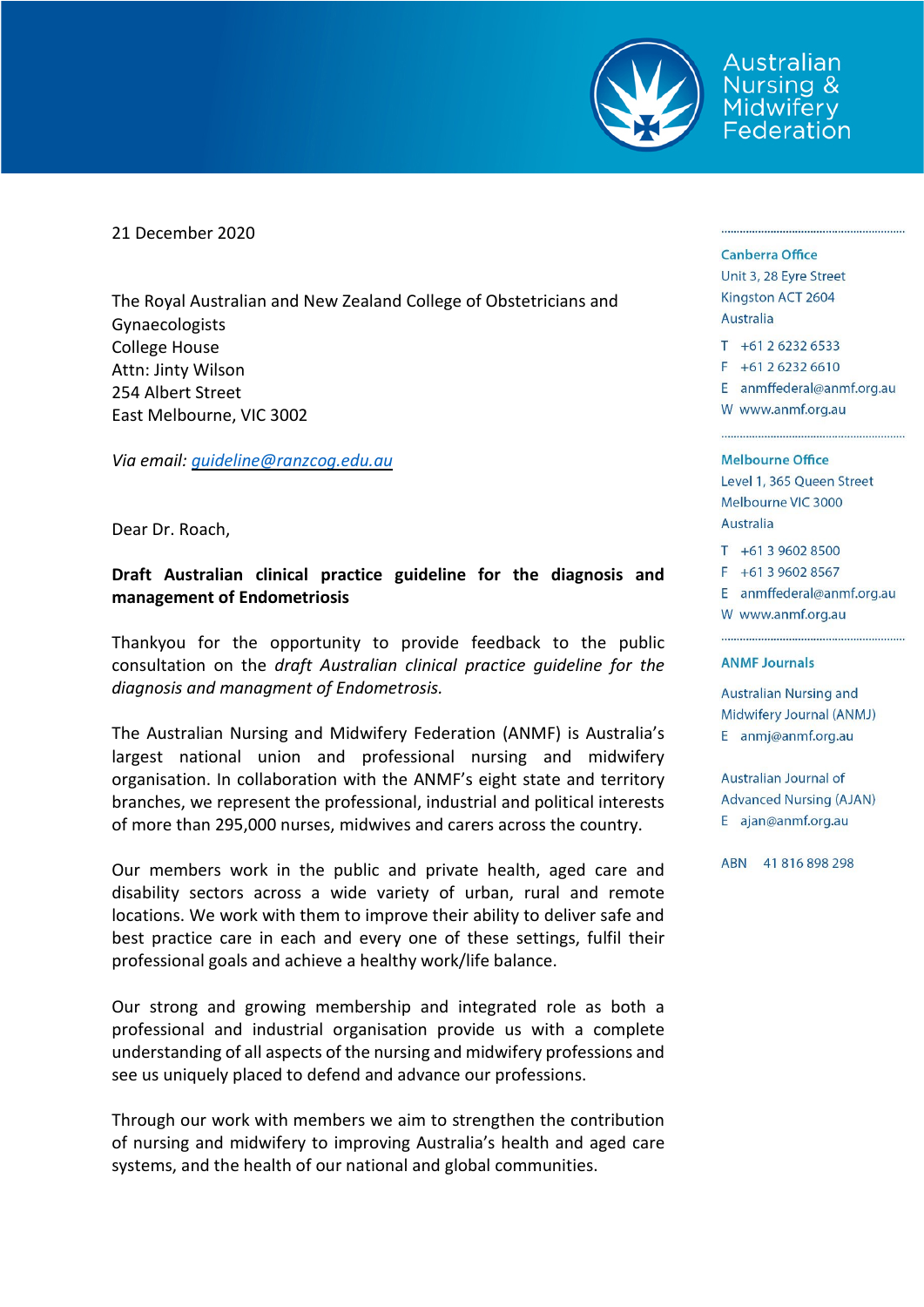

## **General Feedback**

The ANMF acknowledges the importance of the guidelines aimed at improving the quality of care and timely diagnosis of individuals living with endometriosis and adenomyosis. We commend the Endometriosis Expert Working Group on their thorough, detailed and comprehensive work.

Endometriosis and adenomysis are recognised as highly prevalent and debilitating conditions and pose a significant public health concern affecting women of reproductive age in our community. Currently, there is a lack of public knowledge regarding endometriosis. It is therefore affirming to see the initiatives of the national action plan for endometriosis (NAPE) in creating awareness, increased research and best-practice treatment options for people living with these chronic conditions. The guideline is transparent, the language is clear and understandable for all intended uses, and the rationale for management and treatment is supported by current evidence. The guideline which aims to ensure individuals have access to, and receive quality, evidence-based care to promote health and optimal wellbeing whilst living with these complex, chronic conditions is supported by the ANMF.

# **Nurses and midwives providing care for individuals with endometriosis / adenomyosis**

Together, nurses and midwives comprise the largest group of health practitioners working in Australian healthcare settings.<sup>[1](#page-1-0)</sup> ANMF nurse and midwife members are employed in essential roles across primary health care through to large tertiary organisations, providing high quality, holistic, person-centered care for individuals with endometriosis and adenomyosis. These diverse roles consist of registered and enrolled nurses working in acute and general practice, midwives and maternal, child and family health nurses caring for women and familiesthrough the childbearing continuum and nurse practitioners providing advanced nursing practice and expertise in women's health. Nurses and midwives are integral to providing primary health care services to women. They are often the first point of contact for women seeking access to care, facilitating increased access to healthcare, and assisting consumers to navigate gaps in service provision. They have a pivotal role in the clinical network stipulated within the organisation of care.

Section 3.4 of the guideline*, organization of care,* identifies aimsthat are focused on achieving 'interdisciplinary care' and collaboration between health professionals inclusive of the important roles of nurses and midwives. The importance of developing a framework, including an example of such a framework, which operationalises this network across health providers should be included in the guidelines. This would assist those using the guidelines to demonstrate how they are improving accessto services and ensuring consumers are receiving holistic, high quality care that utilises the comprehensive interdisciplinary network that is available.

<span id="page-1-0"></span>AHPRA 2018/2019 Annual report: our national scheme for safer healthcare [https://www.ahpra.gov.au/Publications/Annual](https://www.ahpra.gov.au/Publications/Annual-reports/Annual-Report-2019/Overview.aspx)[reports/Annual-Report-2019/Overview.aspx](https://www.ahpra.gov.au/Publications/Annual-reports/Annual-Report-2019/Overview.aspx)